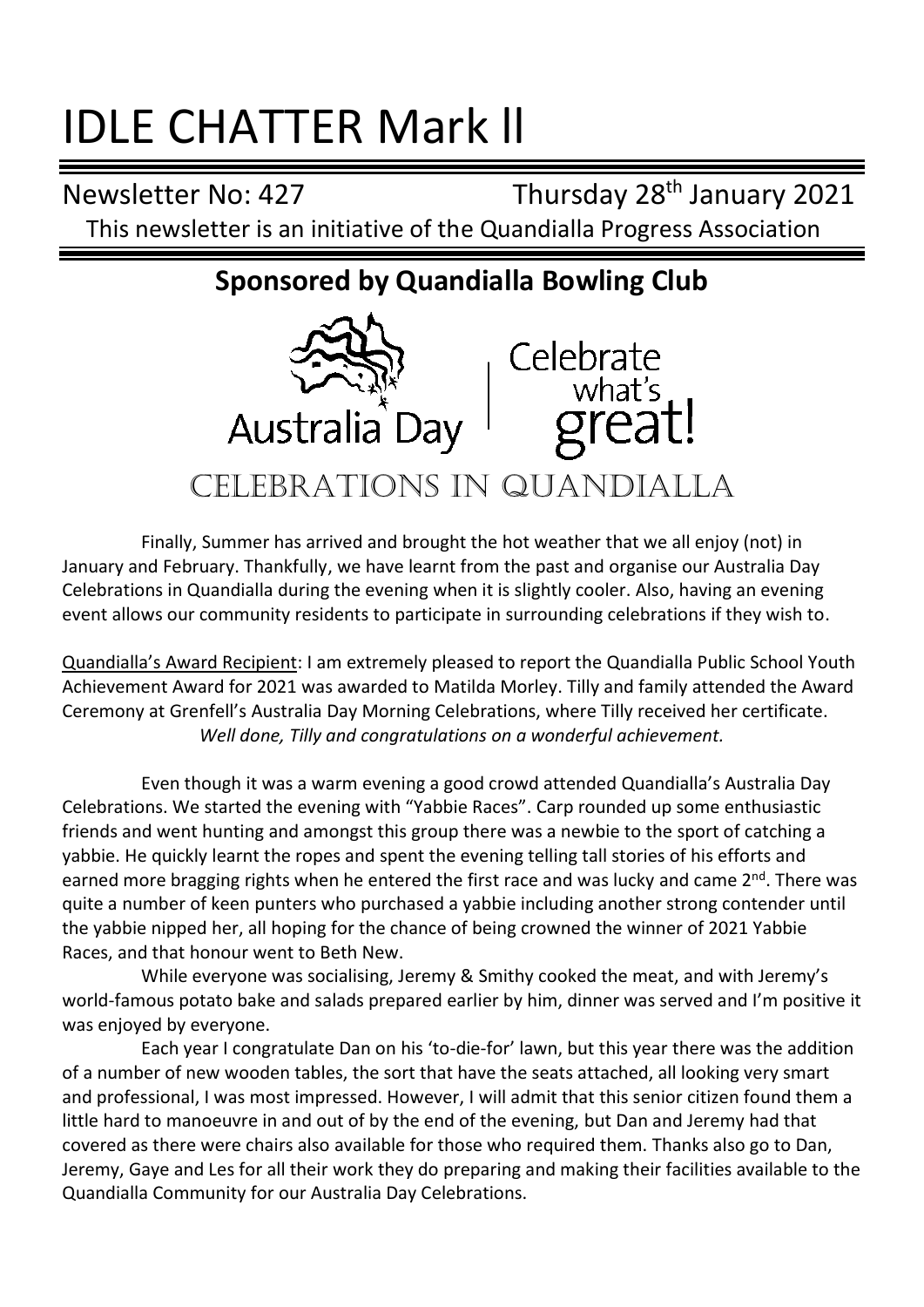### AUSTRALIA DAY HONOURS 2021

*Thank you to an I.C. Reader who arrived with some interesting news of a past local receiving an Australia Day Award that she found in Tuesday Sydney Morning Herald. After a little research on the matter, I now know a little more regarding the issue of each award and as I found it so interesting, I thought I would include the basic information as well.*

Australia Day Awards is where our nation **recognises and celebrates the diverse and remarkable contributions of extraordinary Australians**.

There are two divisions of the Order of Australia: The Civil or General Division and the Military Division. The General Division of the Order of Australia has four levels: Companion of the Order (AC) Officer of the Order (AO) Member of the Order (AM) Medal of the Order (OAM)

#### **Companion of the Order of Australia (AC)**

Appointments are made for eminent achievement and merit of the highest degree in service to Australia or to humanity at large.

#### **Officer of the Order of Australia (AO)**

Appointments made for distinguished service of a high degree to Australia or to humanity at large. **Member of the Order of Australia (AM)**

Appointment made for service in a particular locality or field of activity or to a particular group.

#### **Medal of the Order of Australia (OAM)**

Awarded for service worthy of particular recognition

\*\*\*\*\*\*\*\*\*\*

*On behalf of I.C. Readers and friends of the family I would like to congratulate Genevieve Mary Jacobs (nee: Ryan) who is currently living in ACT for being included in the 2021 Australia Day Honours. Genevieve received the Member (AM) in the General Division of the Order of Australia for significant service to the broadcast media, and to the community.*

### Are you thinking you want to be more active for 2021!! Or maybe you enjoyed Christmas a tad too much and could do with some exercise along with enjoying some good company.

*For whatever reason Kim Broomby could help you………………….*

Aqua Fitness Active Farmers Pilates

Tuesday @ 6pm Wednesday @ 6am Thursday @ 4.15pm Friday @ 9am Thursday @ 5.15pm

Sunday @ 9am



**For more information contact Kim on 0427 472 152**



WATER AFROBICS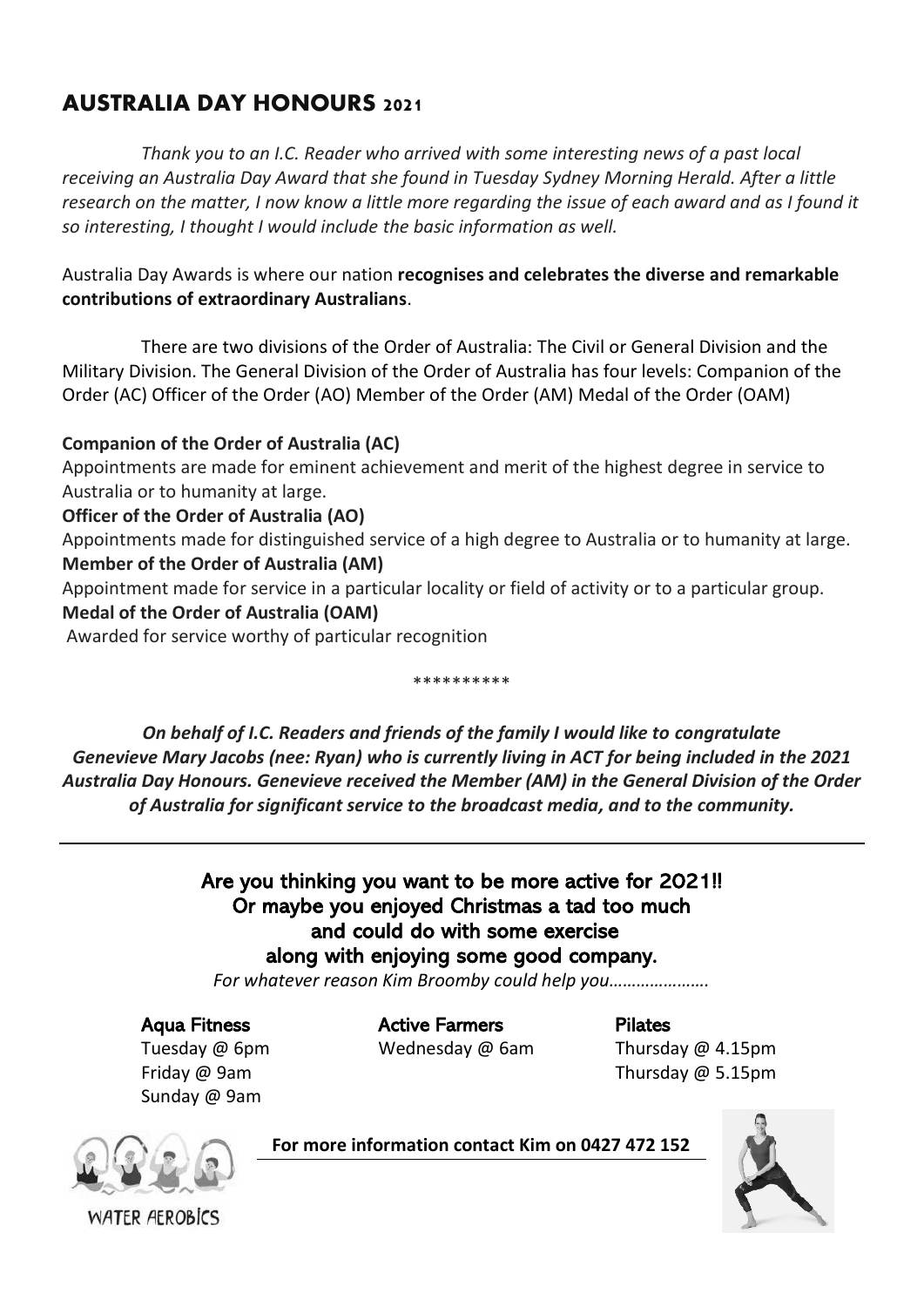

*ST MARKS ANGLICAN CHURCH SERVICE*

Next Service will be held on Sunday 7<sup>th</sup> February at 6pm. *Everyone Welcome*

#### **QUANDIALLA FRIDAY NIGHT JACKPOTS:**

#### **Bland Hotel Poker Jackpot Draw ………………………….**

Last week the Jackpot was not claimed so this week you have 4 chances to win a meat tray and a chance to choose the Joker Card and you can take home \$280.

#### **Quandialla Bowling Club Draws …………………..**

The Riverina Club Draw was not claimed last Friday, so, this week it will jackpot to \$1500. The Members Club Draw of \$50 went to our President David P with the members number 18. So, this week it will start again at \$50.

> Remember if your badge number is drawn for any of the jackpots. YOU MUST BE AT THE CLUB to claim your prize when it is announced.

#### *Good Luck Everyone*

**QUANDIALLA CWA BRANCH** will be holding their **General Meeting** on Monday 8 th February at 7.30pm in the Quandialla CWA Rooms. All Members please attend.

#### Having a Birthday in **January**  and a Member of the Quandialla Bowling Club?

Then Fill out your Birthday Voucher, available at the Bar, and drop it in the barrel on Friday 29<sup>th</sup> (last Friday of the month) before 8.00pm, when the lucky winner will be drawn. You must be in attendance to collect your birthday win. **You could win \$50.**

**Please Note: Unfortunately, Tania will NOT be cooking at the Club this month.**

#### **QUANDIALLA HOSPITAL AUXILIARY:**

The FIRST General Meeting for the year will be held on Tuesday 9<sup>th</sup> February at 9.30am at the Medical Centre. New members encouraged and welcome**.**

#### **QUANDIALLA SOLDIERS MEMORIAL HALL & PROGRESS ASSOCIATION**

The next General Meeting will be held on Wednesday 24 th February at 7.30pm at the Bland Hotel Dining Room. All Welcome